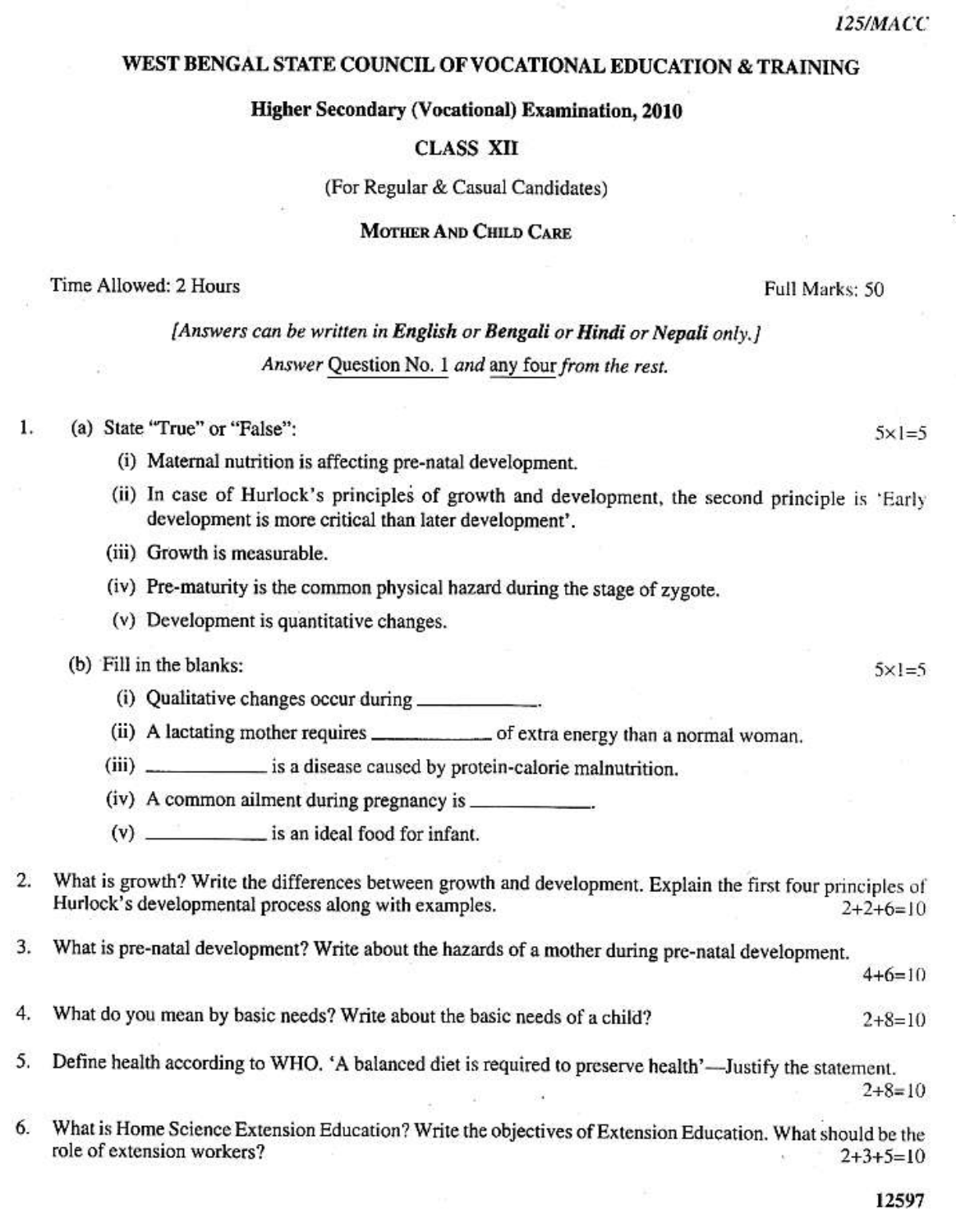Write short notes (any two): 7.

- (i) Role of family for the welfare of a child;
- (ii) Conditions affecting the pre-natal development;
- (iii) Development task;
- (iv) Mass Media.

#### [Bengali Version]

## (বাংলা অথবা ইংরাজী অথবা হিন্দী অথবা নেপালীতে উত্তর লেখা যাবে।)

#### প্রথম প্রশ্নটির উত্তর দেওয়া আবশ্যিক।

### পরবর্তী প্রশ্নগুলোর মধ্যে থেকে যে কোন চারটি প্রশ্নের উত্তর দাও।

- (ক) 'সত্য'/'মিথ্যা' নির্দেশ কর ঃ  $\geq$ 
	- (i) মায়ের পুষ্টি সাধারণতঃ জন্ম-পূর্ববর্তী পর্যায়ের বিকাশকালকে ক্ষতিগ্রস্ত করে।
	- (ii) হারলক'স প্রবর্তিত বৃদ্ধি ও বিকাশের দ্বিতীয় নীতিটি হল 'পরবর্তী পর্যায়ের বিকাশ অপেক্ষা পূর্ববর্তী পর্যায়ের বিকাশ অনেক বেশী সংকটজনক।
	- $(iii)$  বৃদ্ধি পরিমাপযোগ্য।
	- (iv) জাইগট দশায় পরিপূর্ণতার অভাব একটি অতি গুরুত্বপূর্ণ শারীরিক সমস্যা।
	- (v) বিকাশ হল পরিমাণগত পরিবর্তন।
	- (খ) শূন্যস্থান পুরণ কর ঃ
		- (i) গুণগত পরিবর্তন দেখা যায় \_\_\_\_\_\_\_\_\_\_\_\_\_\_\_\_\_\_ এর ক্ষেত্রে।
		- (ii) একজন স্বাভাবিক মহিলার তুলনায় একজন প্রসৃতি মহিলার প্রয়োজন **[www.common and all all of the filt**
		- (iii) প্রোটিন ও শক্তি অপুষ্টিজনিত একটি রোগ হল \_\_\_\_\_\_\_\_\_\_\_\_\_\_\_।
		- (iv) গৰ্ভাবস্থায় একটি সাধারণ অসবিধে হল \_\_\_\_\_\_\_\_\_\_\_\_\_\_\_\_\_\_\_\_\_\_
		- $(v)$  শিশুদের পক্ষে একটি আদর্শ খাদ্য হল \_\_\_\_\_\_\_\_\_
- বৃদ্ধি কাকে বলে ? বৃদ্ধি ও বিকাশের মধ্যে পার্থক্য নির্ণয় কর। হারলক প্রবর্তিত বৃদ্ধি ও বিকাশের প্রথম চারটি নীতি উদাহরণ সহ ব্যাখ্যা ২। কর। 2+2+6=20
- জন্ম-পূর্ববর্তী স্তর বলতে কি বোঝ? জন্ম-পূর্ববর্তী স্তরে মায়ের বিপত্তিসমূহ আলোচনা কর।  $\circ$ 1  $02 = 8 + 8$
- প্রাথমিক চাহিদা বলতে কি বোঝ? একটি শিশুর প্রাথমিক চাহিদাণ্ডলি কি কি তা সবিস্তারে আলোচনা কর।  $81$  $2 + b = 50$
- WHO অনুসারে স্বাস্থ্যের সংজ্ঞা দাও। 'সুষম খাদ্য স্বাস্থ্য সংরক্ষণের জন্য প্রয়োজন'।—যুক্তি সহ ব্যাখ্যা কর।  $\alpha$  $2 + b = 50$

 $Q \times 3 = Q$ 

 $(x \times y) = 0$